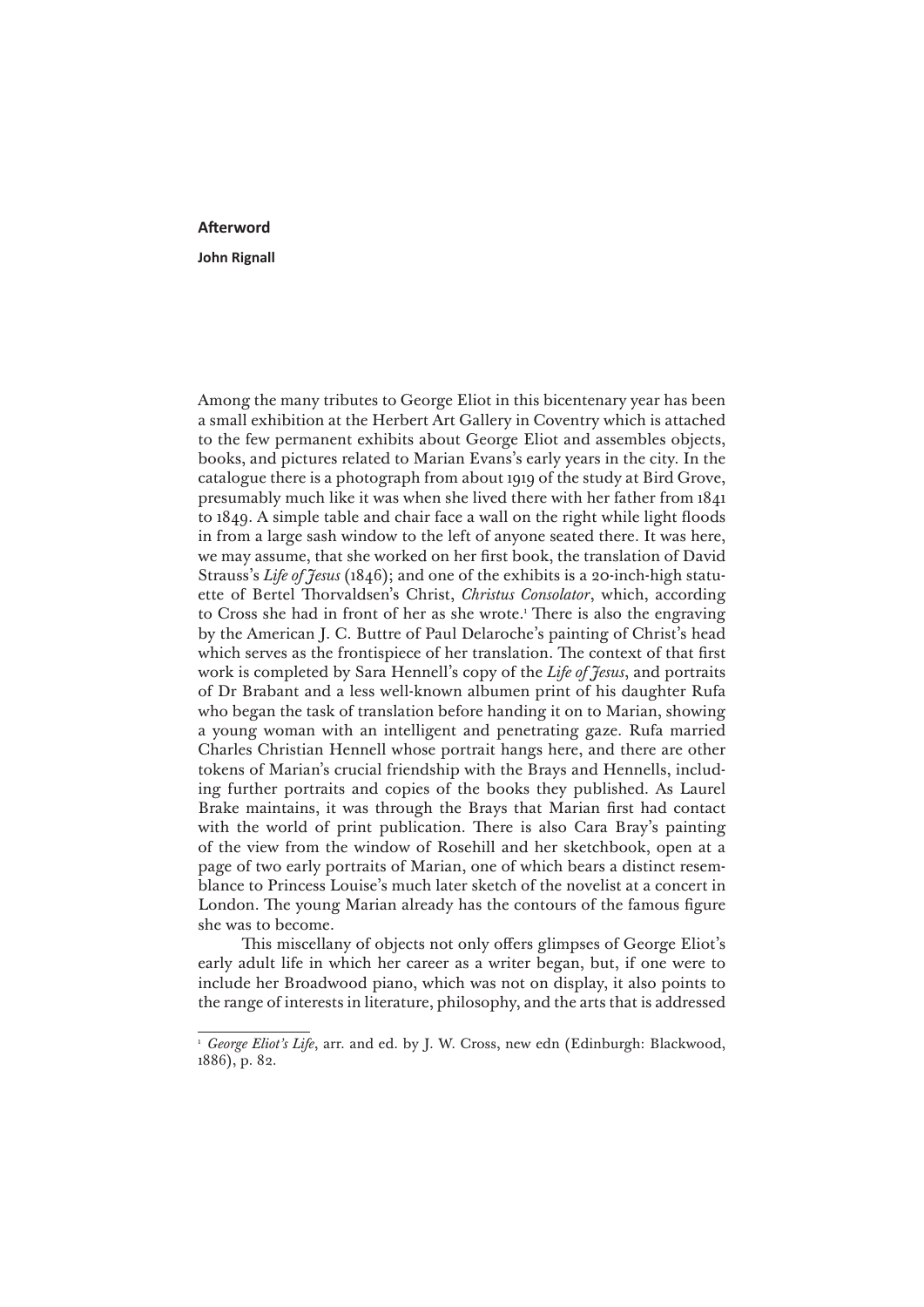in this collection of articles. In a very early letter written when she was nineteen, she defines her own mind as essentially miscellaneous, filled as it is by 'such an assemblage of disjointed specimens of history, ancient and modern, scraps of poetry picked up from Shakespeare, Cowper, Wordsworth and Milton, newspaper topics, morsels of Addison and Bacon, Latin verbs, geometry entomology and chemistry, reviews and metaphysics'.<sup>2</sup> The selfdeprecation is characteristic. She describes the state of her mind as 'more than usually chaotic', but then displays her precocious intellectual control by ordering the supposed chaos with a deft simile drawn from yet another branch of learning, palaeontology, likening her mind to

> a stratum of conglomerated fragments that shews here a jaw and rib of some ponderous quadruped, there a delicate altrelievo of some fernlike plant, tiny shells, and mysterious nondescripts, encrusted and united with some varied and uninteresting but useful stone. (*Eliot Letters*, i, 29)

The analogy implies depth as well as variety, and the miscellaneous quality of her mind could just as well be defined in terms of the richness and complexity that were going to characterize the mind of the novelist. The extraordinary range and variety of her knowledge is particularly evident in the chapter epigraphs of her last three novels where, as Eirian Yem nicely describes it in a way which catches a faint echo of Marian's palaeontological image of miscellany, 'the author becomes a travelling naturalist, who has brought back fragments from foreign lands to intrigue, amuse, and educate the reader.' *Daniel Deronda* (1876), whose epigraphs are longer and wider ranging than in the two preceding novels, becomes 'a true cabinet of curiosities' in this respect, and Yem explores intriguing affinities with that other curiosity, Sterne's *Tristram Shandy*, which George Eliot reread during the composition of her last novel.

It is characteristic of the current direction of George Eliot criticism that *Daniel Deronda* features prominently in this collection, with the articles by Carolyn Burdett and Josephine McDonagh, as well as Yem's discussion of its epigraphs. This was the case, too, at the International Conference 'George Eliot 2019' in Leicester in July 2019, where two panels were devoted entirely to the novel, and the number of papers which engaged with *Daniel Deronda* was matched only by the number on *Middlemarch* (1871–72), both well ahead of any other of Eliot's works. Perhaps critical interest in the late work says something about Eliot's preparedness to contemplate a future that she will no longer inhabit and about which she begins to think in radical ways. Carolyn Burdett sees even sympathy, so closely aligned by Eliot

<sup>&</sup>lt;sup>2</sup> *The George Eliot Letters*, ed. by Gordon S. Haight, 9 vols (New Haven: Yale University Press, 1954–78), i: *1836–1851* (1954), 29.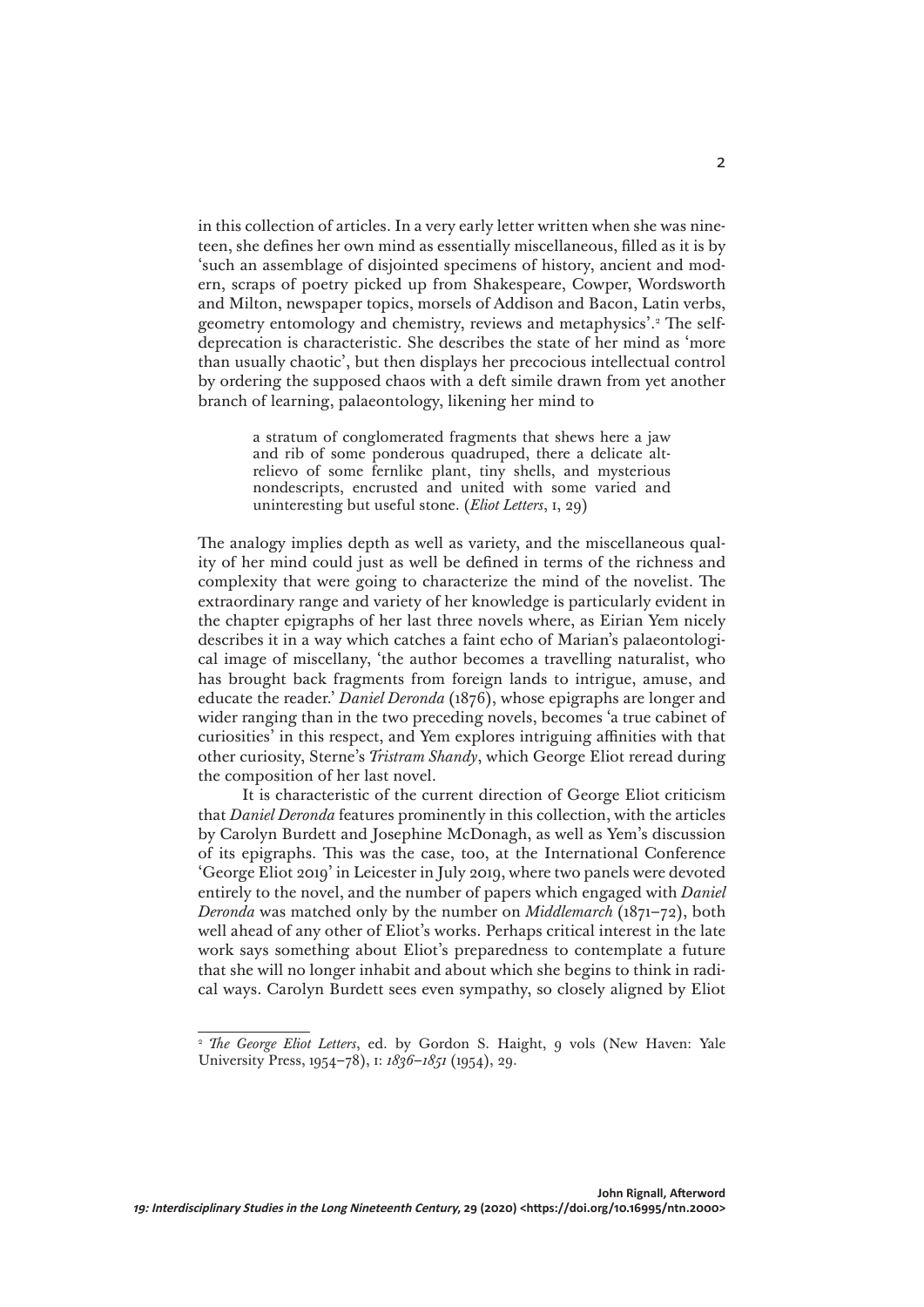with her novelistic method, undergoing transformation in *Daniel Deronda*, becoming a stranger force when read alongside its occult twin, antipathy. Helen Small, turning to Eliot's final work, *Impressions of Theophrastus Such*  (1879), focuses on the treatment of the future in 'Shadows of the Coming Race', tracing Eliot's unresolved but pungent thinking about the technology of literary authority.

*Middlemarch* and *Daniel Deronda* were also the focus of Henry James's most important critical writing on George Eliot, which is marked by that doubleness that Rosemary Ashton succinctly defines as 'a tendency to praise and damn in a single phrase' in her analysis of James's accounts of his two ill-starred visits to the novelist. What he describes after his first visit as her 'circumference' — larger than in any woman he had ever seen — is his idiosyncratic term for the scope of her mind that is most fully displayed in her novels of the 1870s, and it is that circumference that largely explains their prominence in contemporary criticism, embracing as it does in the case of *Daniel Deronda* questions of cultural identity, gender, sexuality, religious faith, empire, and realism.

On James's first visit George Eliot and Lewes were preoccupied with the latter's dying son Thornton, while the second came shortly before Lewes's death, which may explain the uncharacteristic brusqueness with which Lewes treated him. That death removed the central support of George Eliot's career as a writer, but, despite her devastating grief, it did not reduce her to helplessness and paralysis, and Joanne Shattock's careful analysis of the Blackwood archives and her correspondence with John Blackwood helps us to understand why. However important Lewes was in the dealings with Blackwood, George Eliot established her own relationship with the publisher and was firm in defending her aesthetic principles and in resisting his suggestions of changes to the fiction to accommodate the prejudices of the readership. In the early exchanges between them, as Margaret Oliphant later shrewdly observed, George Eliot 'does her business herself, with the clear head and strong intelligence which might be divined from her work' (quoted by Shattock).

That 'strong intelligence' was already manifest in the arduous translations she undertook before turning to fiction, and it is a mark of that large circumference of which James writes that it is European thinkers and philosophers who are most readily brought to mind by her novels. Isobel Armstrong makes a strong case here for the importance of Hegel and his master/slave dialectic in her reading of the fiction; while at a Philosophy and Literature Symposium at the University of Warwick in December 2019 the novelist's connections with Spinoza, Nietzsche, and Schopenhauer were explored. European relations were also the subject of an earlier conference at the Victoria and Albert Museum in June 2019: 'Two Centuries of Anglo-German Correspondences: Celebrating Queen Victoria, Prince Albert, George Eliot and Theodor Fontane'; while the coincidence of birth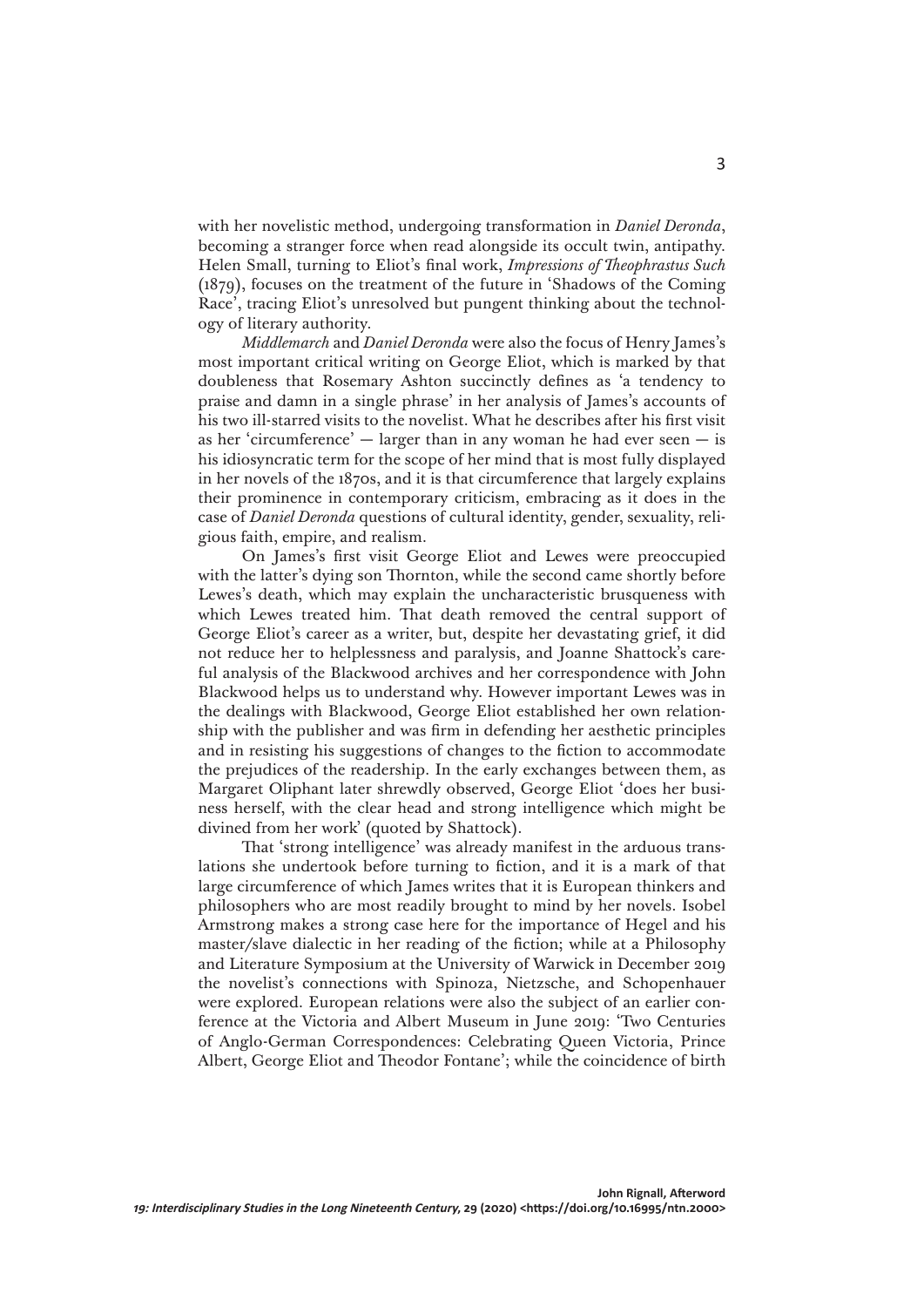year between monarch and novelist was celebrated, too, in May 2019 at a conference at Loughborough on 'Queen Victoria and George Eliot: Lives & Afterlives 1819–2019'.

George Eliot's large circumference took in, of course, the other arts and, like all her interests, her knowledge of music, sculpture, and painting inform the fiction in ways which this collection richly illuminates. Delia da Sousa Correa shows in fascinating detail how allusions to works by Handel and Purcell contribute to the intricate structure of *The Mill on the Floss* (1860), with some reference, too, to 'Mr Gilfil's Love-Story' (1857) where passionate feelings are also bound up with music. As she claims, the 'extent to which musical allusions are integral to the intertextual forces at work in the composition of literary works and their evolving reception' is 'routinely overlooked', and her analysis reveals just how much is missed by a casual reading of the fiction. We certainly benefit from having the music referred to in the text added to those experiences which form the context of our reading.

Purcell and Handel were already the music of the past for George Eliot, but that past is brought to bear both on the time of the fiction and on the present in which we are reading. Similarly, Gail Marshall shows how the classical statues and sculptures alluded to or described in the novels are liberated from the time of their composition and the moment they depict and are made to enter into a dialogue with the present and future. Female characters like Dorothea are not restrictively defined by the sculptures to which they are compared, for the novelist exploits the narrative possibilities implied in the classical statue to transcend the rarefied moment that it represents and to show how women's lives are not confined by the bounds of their physical form. Sculpture can thus be seen as one of the means by which her realism explores and expands the representation of women and challenges the reader to embrace new ways of seeing and understanding.

Painting, too, was from the first associated by George Eliot with her own practice as a writer of realist fiction, most famously in Chapter 17 of *Adam Bede* (1859) where she celebrates the rare and precious truthfulness of those 'faithful pictures of a monotonous homely existence' that she finds in Dutch paintings. It is another, much later, Dutch painter whose connections with George Eliot's work Ruth Livesey explores, since one of the happy coincidences of this 200th anniversary year has been the Tate Gallery exhibition of 'Van Gogh and Britain' with its revelation of the artist's familiarity with English literature and with the fiction of George Eliot in particular. His letters reveal that *Felix Holt* (1866) was a particular favourite of his and that, in one of his most famous paintings, *Bedroom in Arles*, he was attempting to arrive at 'an effect of simplicity' such as he found described in that novel. Livesey takes this as her starting point in an intriguing comparative study which shows how Van Gogh's interest in George Eliot has a legacy in the forms and techniques of his painting. Both artists experiment with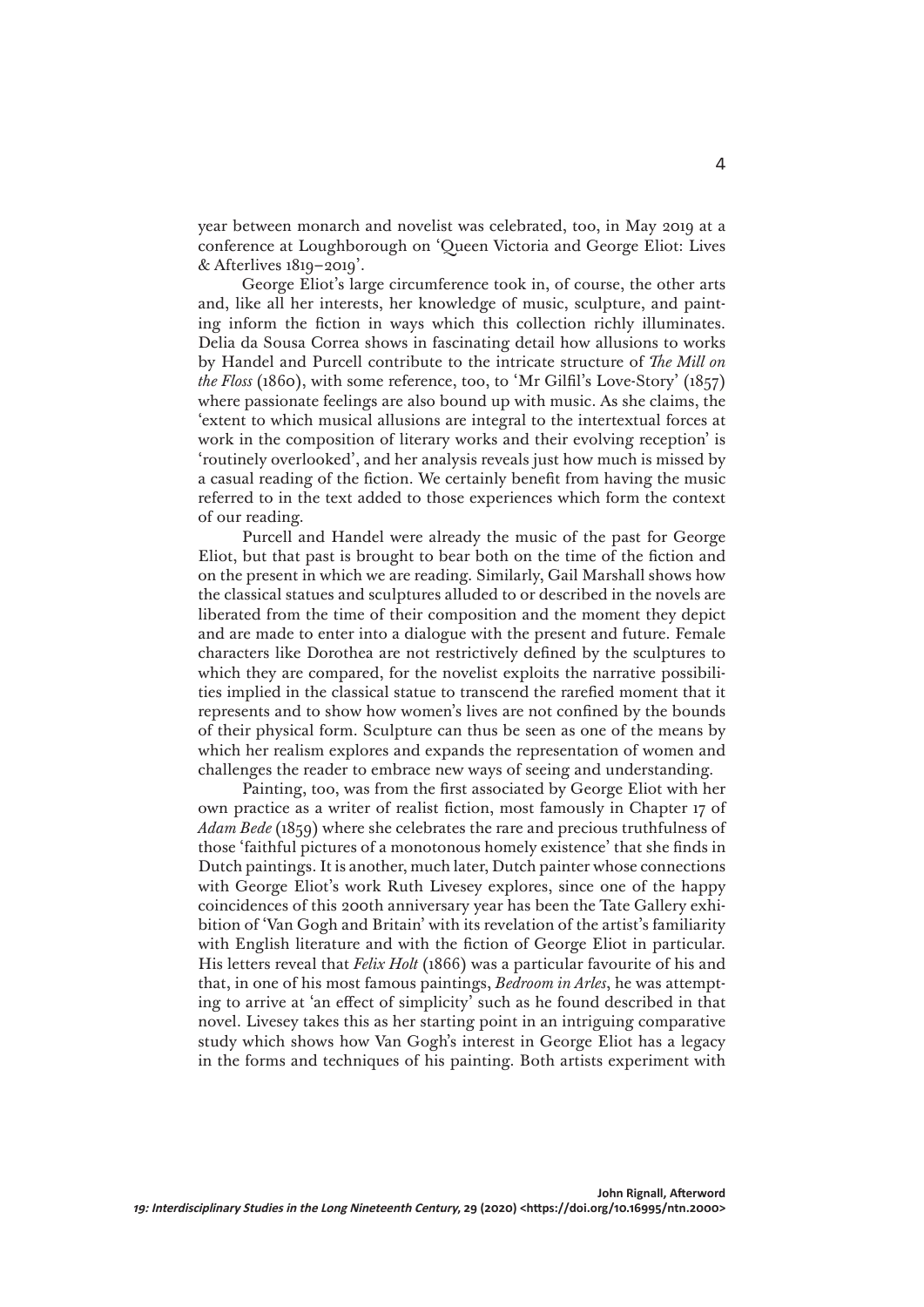colour and perspective to present a radical new vision of everyday rural life. Just as Van Gogh takes the scene of Hetty setting out from Stoniton on her journey in hope and describes it in terms of paintings he knows, so, as Livesey argues, one constant feature of George Eliot's style is 'the evocation of a painting that then loosens into life and movement'. Interestingly, it was the novelist's early work that seized Van Gogh's interest most fully, and Livesey's analysis makes a strong case for the innovative achievement of the early stories and novels in creating the 'radiant realism' that writer and painter have in common. The emphasis here on George Eliot's radical vision is indicative of a welcome readiness in contemporary criticism to challenge the once prevailing view of her as an essentially conservative writer who did nothing to question the status quo. Josephine McDonagh similarly stresses her radical power of interrogation in demonstrating how the treatment of hospitality to strangers in *Silas Marner* (1861) and *Daniel Deronda* raises uncomfortable questions about refuge and asylum, the position of women, and the nature of colonial settlement, that are left unresolved at the end of the novel.

As a footnote to Livesey's article, one might add that the residue of Van Gogh's reading of George Eliot may be present even where radiant colour plays no part, as, for instance, in a letter of March 1884 where he is describing his drawing of a loom. It seems to be a drawing that is still in progress and he distinguishes between what he is attempting and the kind of drawing of the same machine that a mechanical engineer would produce, describing his loom in graphic, even Gothic terms:

> When that black monster of begrimed oak with all its slats somehow shows up like this against the greyness in which it stands, then *there*, in the centre of it, sits a black ape or goblin or apparition, and clatters with those slats from early to late.3

He claims that this drawing would be more haunting than a mere design and one in which 'you couldn't help thinking of the *workman*', since, if he can find the right model, 'then the black apparition in the background must become the centre, […] the *heart*, and the most felt, worked up' (emphases in original). This central focus on the toiling weaver recalls a scene in the first of George Eliot's *Scenes of Clerical Life* (1857) which, when Van Gogh first encountered it in 1876, he pronounced 'a beautiful book' (Letter 70 (19 February 1876)). In 'The Sad Fortunes of the Reverend Amos Barton' attention shifts at one point from the unprepossessing figure of

<sup>3</sup> Vincent Van Gogh to Anthon van Rappard, Letter 437 (*c*. 13 March 1884), in *Vincent van Gogh — The Letters*, ed. by Leo Jansen, Hans Luijten, and Nienke Bakker, 6 vols (Amsterdam: Van Gogh Museum and Huygens ING, 2009). All letters are cited by number and date in the translations provided in the online version at [<http://vangoghletters.org>](http://vangoghletters.org) [accessed 21 February 2020].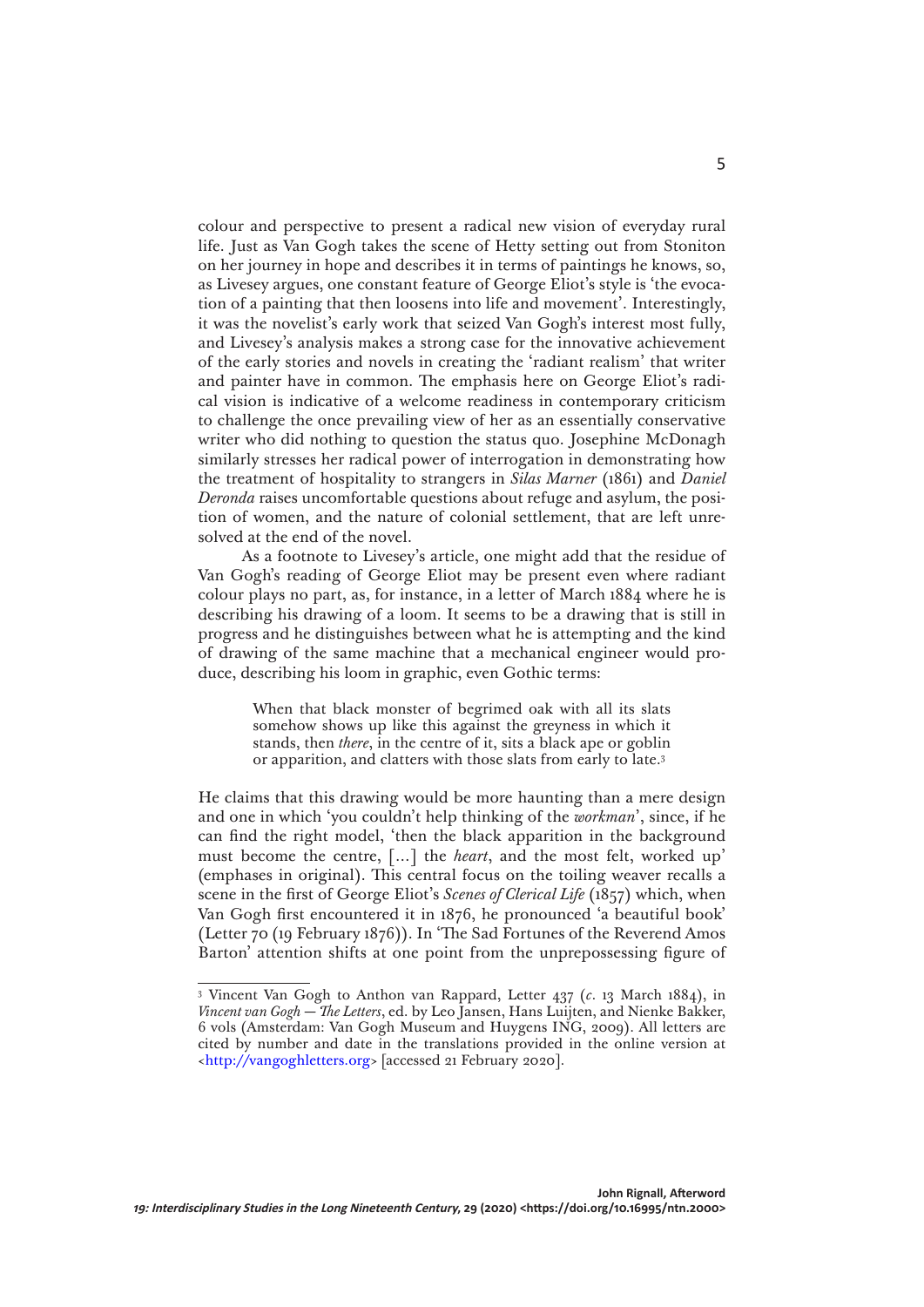Barton himself, as he is walking through the sleet to the workhouse on a winter's day, and focuses instead on the surrounding countryside:

> A flat ugly district this; depressing enough to look at, even on the brightest days. The roads are black with coal-dust, the brick houses dingy with smoke; and at that time  $-$  the time of the handloom weavers — every other cottage had a loom at its window, where you might see a pale, sickly-looking man or woman pressing a narrow chest against a board, and doing a sort of tread-mill work with legs and arms.4

Where Van Gogh conveys the dehumanizing nature of the work by representing the loom as a monster and its operator as 'a black ape or goblin or apparition', George Eliot brings out its destructive effects by focusing on the frail human being who is condemned to perform this 'tread-mill work with legs and arms'. Here, indeed, Van Gogh's apparition does 'become the centre, […] the *heart*' of the scene and the most 'felt' element in the composition; and it raises the question of whether a memory of George Eliot's words may not have contributed to his understanding of the weaver's lot as he worked on his drawing.

George Eliot was familiar with Lessing's argument about the difference between literature and the plastic arts, but in her own writing she moved as freely as Van Gogh between paintings and literary texts as comparable forms of art, most notably in Chapter 17 of *Adam Bede*. Had she lived to see Van Gogh's work, she would surely have counted his drawings and paintings of everyday life, however brilliantly they diverged from the art she knew, as belonging to those 'Dutch paintings' which she admired. The painting of his simple bedroom at Arles could be classed among the kind of Dutch interiors she praised: 'those homes with their tin pans' and 'their brown pitchers' which embodied 'the faithful representing of commonplace things'. He for his part would doubtless have been pleased to be counted among those 'men who see beauty in these commonplace things, and delight in showing how the light of heaven falls on them'.5 George Eliot's words could be read as a description of the kind of artists he himself was most attracted to, 'those artists in whom I see the soul most at work' (Letter 332 (*c*. 21 March 1883)), and whom he would surely have wished to emulate.

Van Gogh's admiring response to George Eliot is one surprising aspect of her afterlife, whose precariousness she was all too aware of, as

<sup>4</sup> George Eliot, 'The Sad Fortunes of the Reverend Amos Barton', in *Scenes of Clerical Life*, ed. by Thomas A. Noble (Oxford: Oxford University Press, 2000), pp. 3–64 (p. 20 (Chap. 2)).

<sup>5</sup> George Eliot, *Adam Bede*, ed. by Stephen Gill (London: Penguin, 1985), p. 224 (Chap. 17).